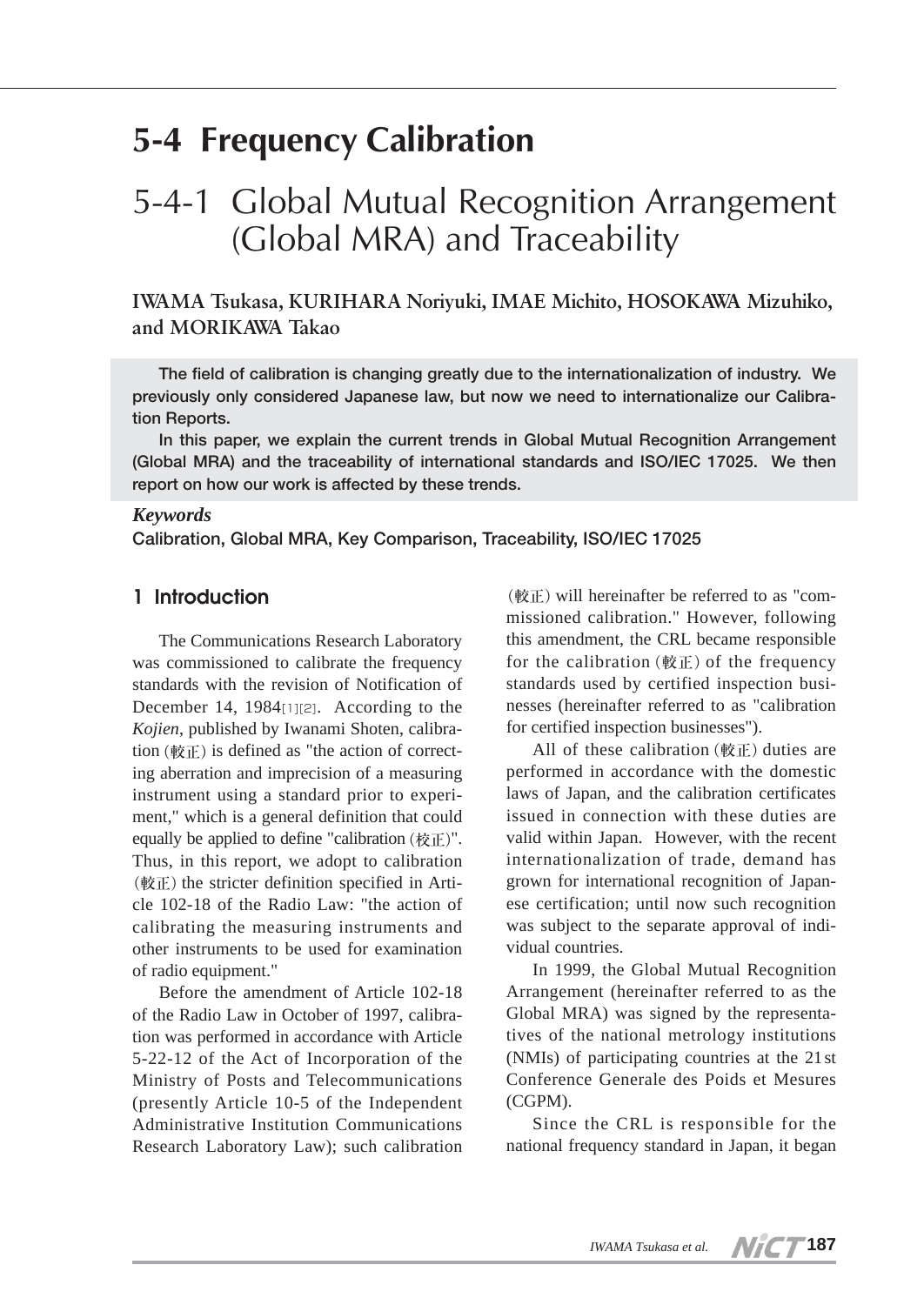participation in the Global MRA along with the National Metrology Institute of Japan (NMIJ), AIST (incorporating the former National Research Laboratory of Metrology, the Electrotechnical Laboratory and the National Institute of Material and Chemical Research). Since then, the Chemicals Evaluation and Research Institute has joined the group, and as a result three major institutions in Japan now take part in the Global MRA.

Participation in the Global MRA will respond to industry's call for international recognition of the calibration certifications issued by the CRL. A frequency calibration system which satisfied ISO/IEC 17025 requirement has been under development since 2000, with methods of only "commissioned calibration" made to conform to the ISO/IEC 17025 standard. Certification of conformity in the ISO/IEC 17025 standard was acquired in 2002.

Furthermore, in 2002, preparations were made to begin calibration (校正) for the Japan Calibration Service System, created based on the Measurement Law, in addition to the calibration for certified inspection businesses based on the Radio Law and the commissioned calibration in accordance with the ISO/IEC 17025 standard.

Here we will give an outline of the Global MRA and the process of constructing a traceability system for frequency standards, as required for mutual international recognition. We will also report on the ISO/IEC 17025, which regulates quality assurance systems and the technical capabilities of the calibration organizations.

# **2 Measurement Standards and the Global MRA**

## **2.1 Measurement Standards**

The units of measurement such as time and frequency are essential; such quantities form the foundation of our daily lives. Thus the global trade of goods between countries using different units of measurement will require agreement on various unit-based items, such as conversion rates, for example.

The Convention of the Metre, concluded in 1875, represented an effort to establish a universal standard by unifying the measurement systems of different countries. The SI units presently used around the globe were established in 1960 based on the metric system of measurement that grew out of the Convention of the Metre. The measurement standards are set based on the seven base units and various additional derived units from these base units. The base units measure basic properties such as length, mass, and time, while the derived units are those that can be represented as a combination of the base units, and include frequency, speed, and area.

The state or governing agencies of an individual country designate a national metrology institute (NMI) as a representative organization responsible for measurement standards; in Japan responsibility for those related to time and frequency has been delegated to the CRL.

### **2.2 Global MRA**

Within a single country, individual measurement standards can be evaluated by the results of measurements taken using national measurement standards (this is referred to as the establishment of traceability). Similarly, it is necessary to confirm international traceability and the equivalence of the respective national measurement standards of various counties. The Global MRA was concluded in 1999 for this purpose.

The objectives of the Global MRA are:

(1) to establish the degree of equivalence of national measurement standards maintained by NMIs;

(2) to provide for the mutual recognition of calibration and measurement certificates issued by NMIs;

(3) thereby to provide governments and other parties with a secure technical foundation for wider agreements related to international trade, commerce, and regulatory affairs.

[see http://ww.bipm.org/enus/

8\_Key\_Comparisons/mra.html]

The first two objectives listed above will have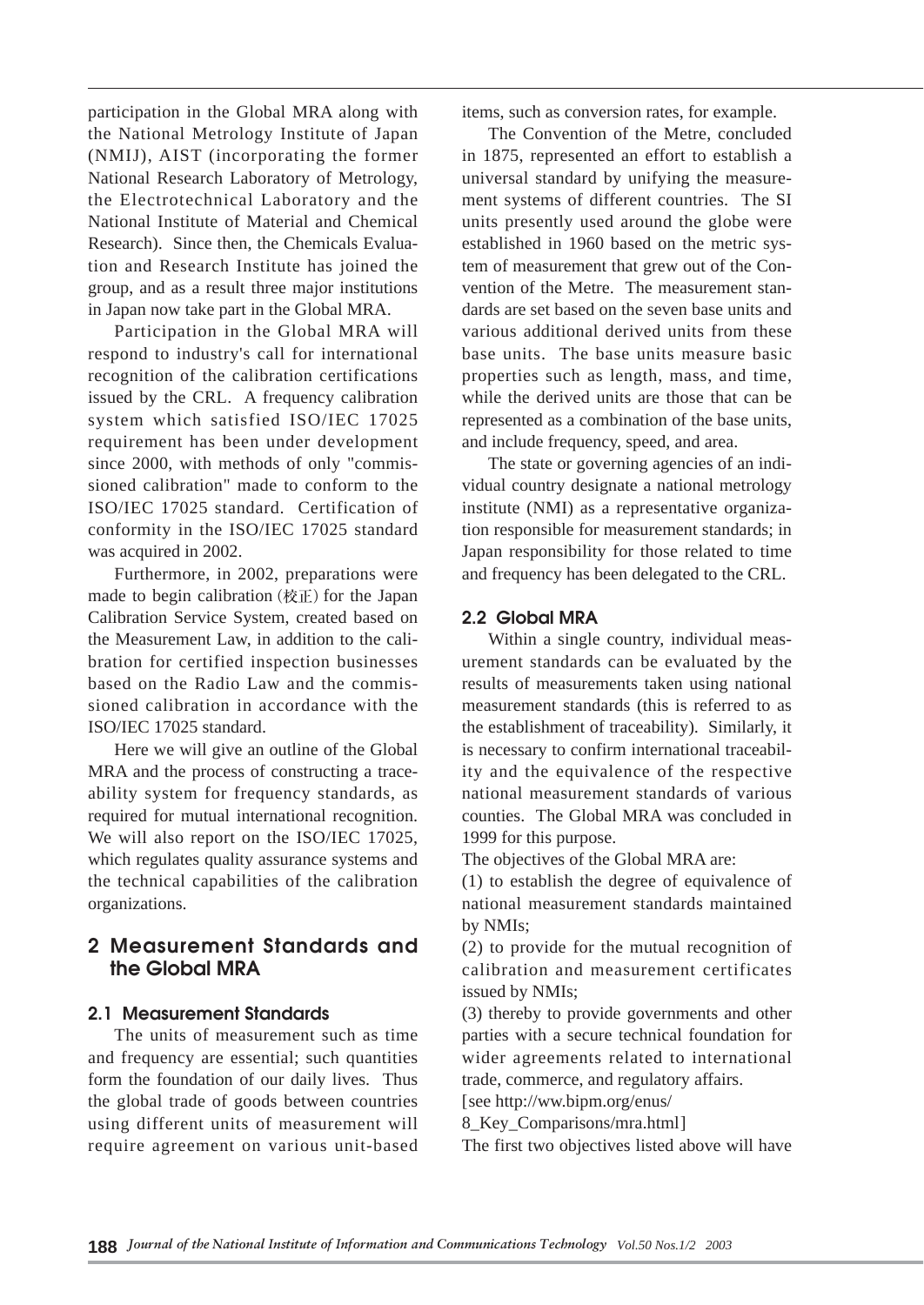a particularly significant impact on CRL's generation, maintenance, and publication of national frequency standards, as well as on frequency calibration services. If the CRL does not participate in the Global MRA, there is a danger that Japan's national frequency standard and the calibration certificates issued by the CRL will not be considered valid on a global level.

To participate in the Global MRA and to establish the international equivalence of its measurement standards, an NMI must provide the technical basis for mutual recognition by comparing each of its measurement standards with international standards (referred to as key comparisons) and recording the results in the database described in the next section. The fundamental concept of the Global MRA is to use the values in this database to establish mutual recognition of calibration and measurement certificates issued by the NMIs of the participating countries.

### **2.3 The Global MRA and the Database**



work presented in Fig.3 will function as the CIPM key comparisons; the RMO key comparisons will not.)

As shown in Fig.1, there are two types of key comparisons, consisting of the "CIPM" key comparisons [under the auspices of the International Committee of Weights and Measures (CIPM) and the Bureau International des Poids et Mesures (BIPM)] and the regional metrology organization (RMO) key comparisons for each region. The Asia-Pacific

Metrology Programme (APMP) forms the RMO for the Asian and Pacific region. Most countries perform only RMO key comparison, as a CIPM comparison of all units would be prohibitively time-consuming. A few NMIs are selected from each RMO to take part in the CIPM key comparisons; these representatives must be technically capable of the more exhaustive comparison, must have the requisite experience, and must be a member of the RMO's Consultative Committee (CC). The NMI participating in CIPM key comparisons assumes a heavy burden; thus not all NMIs are equipped to perform these comparisons.

In contrast, the RMO key comparisons are conducted by all NMIs participating in the RMO. An NMI from a given RMO wishing to participate in the activities of a different RMO may do so insofar as the NMI conforms to the regulations of the new RMO.

The database containing the results of key comparisons are maintained and publicized by the BIPM as Appendixes A, B, C, and D. The contents are as follows:

Appendix A: MRA signatories

List of national metrology institutes that are signatories to the arrangement.

Appendix B: Key and supplementary comparisons

Information on CIPM (Comit International des Poids et Mesures) and PMO (Regional Metrology Organization) key and supplementary comparisons, together with results when they become available.

Appendix C: Calibration and Measurement Capabilities (CMCs)

Quantities for which calibration and measurements certificates are recognized by institutes participating in part two of the arrangement.

Appendix D: List of key comparisons

Appendix E: Items commissioned to RMO and JCRB (Joint Committee of the RMO and the BIPM)

The database is publicized on the Internet on the BIPM website. Fig.2 shows the process of registering as a user of the database.

The left-hand side of Fig.2 shows the procedure by which the results of key compar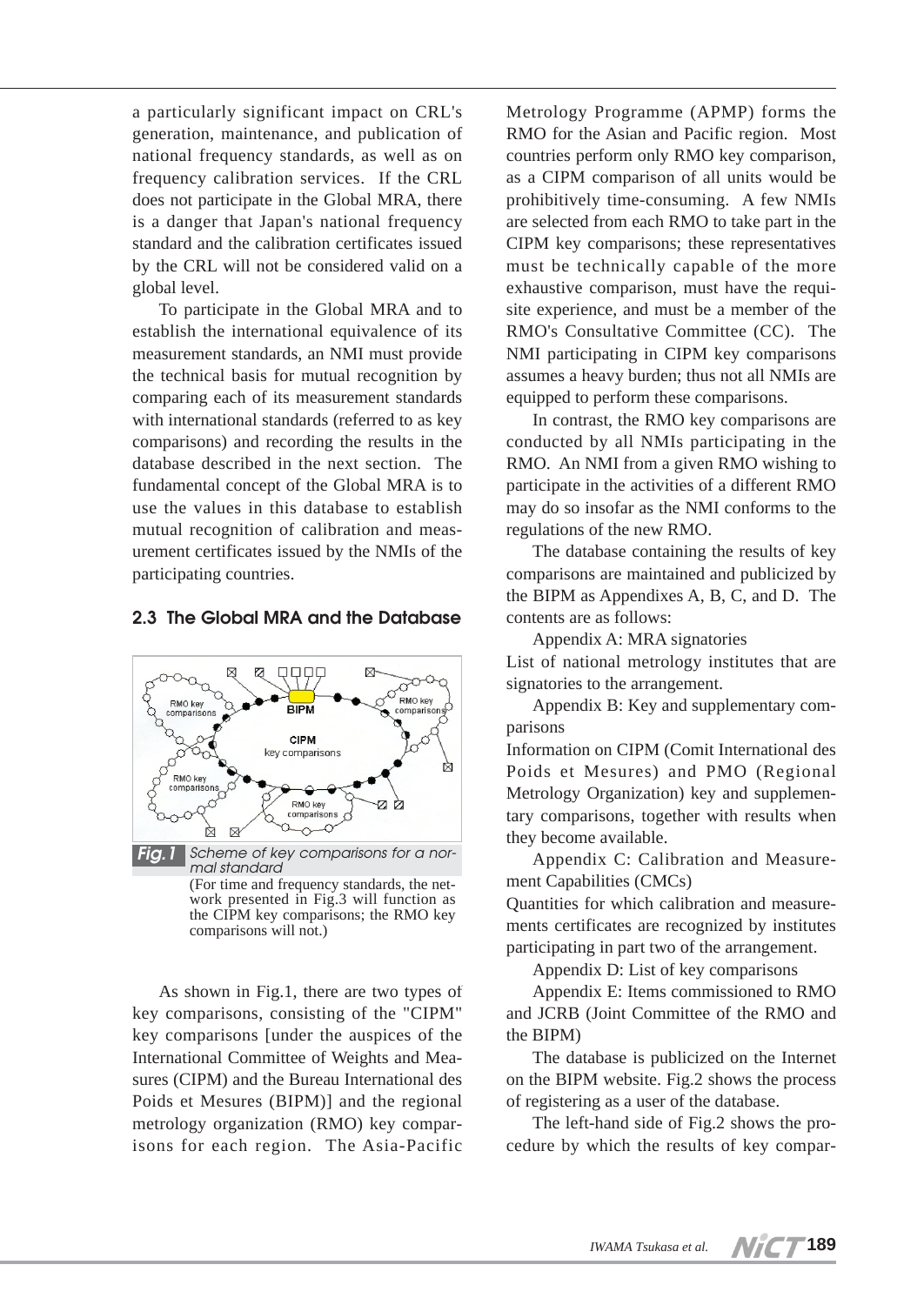isons to establish equivalence between NMIs for each measurement standard are compiled (mainly by the respective consultative committees). The procedures for time and frequency standards will be explained in the next section.



The right-hand side of Fig.2 shows the procedure for registering the CMC, as required to permit mutual recognition of calibration and measurement certificates among the NMIs. To qualify for CMC registration, the NMI's calibration method must be as set forth in the ISO/IEC 17025 standard or be otherwise equivalent. The registered content is examined by each RMO and submitted to the biannual JCRB (Joint Committee of the RMO and the BIPM). After the content has passed inter-regional examination between RMOs, it is re-examined by the JCRB, and then registered in Appendix C.

## **2.4 Key Comparisons of Time and Frequency Standards**

In normal measurement, primary standards are transported to the site where the key comparisons shown in Fig.1 are to be performed. However, it is extremely difficult to transport time and frequency standards physically. Furthermore, international organizations (such as those shown in Fig.3) already exist to coordinate time and frequency standards. Today international time comparisons are conducted regularly by these organizations, in order to assist the BIPM in the computation of International Atomic Time (TAI) and Coordinated Universal Time (UTC). Therefore, it may be said that key comparisons of time standards are already performed on a daily basis, unlike with other standards[3]. For details on the frequency of such time comparisons and on the methods of calculation of TAI and UTC, see reference 2 and the BIPM website.



Thus, for the comparison of time and frequency standards, a basic agreement has been reached through the Consultative Committee for Time and Frequency (CCTF) to register the contents of the "Circular T," a publication of regular measurements by the international network of time-related organizations, as key comparisons. The Circular T is currently scheduled to be registered to Appendix B.

# **3 Traceability and ISO/IEC 17025**

### **3.1 Traceability System**

According to the International Vocabulary of Basic and General Terms in Metrology (VIM: 1993), traceability is the "property of the result of a measurement or the value of a standard whereby it can be related to stated references, usually national or international standards, through an unbroken chain of comparisons, all having stated uncertainties."

This means that the reliability of measurement results are indicated by an uncertainty value provided directly on the calibration certificate. The uncertainty may be traced from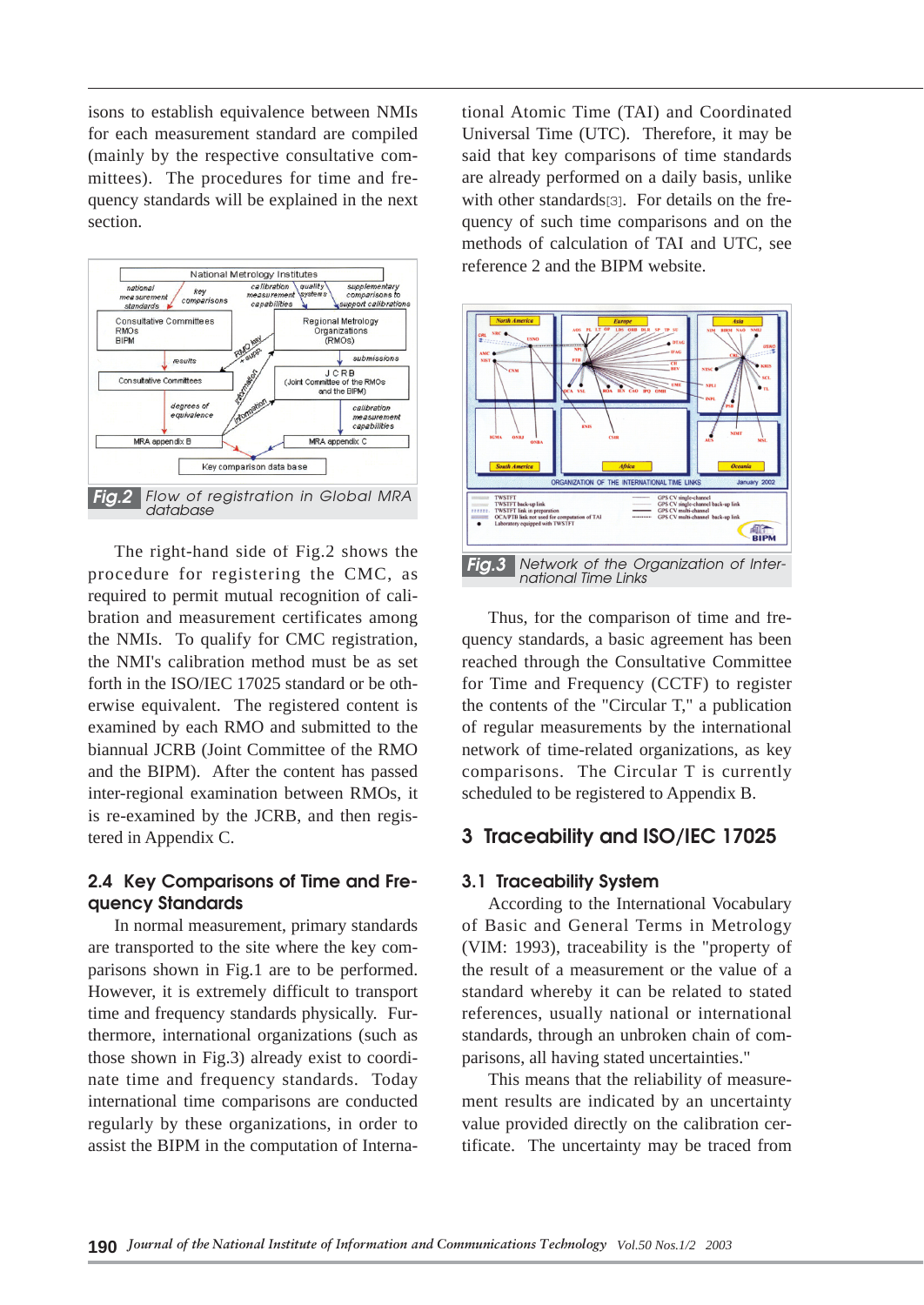national measurement standards (each having an established degree of international equivalence) through international comparisons by Global MRA, to measurements taken in various fields of industry. In other words, the establishment of traceability for a measurement means that the results of the measurement will be related to a national or international standard by a given degree of uncertainty. In order to establish such a link, a system must be constructed to form a string of comparisons through calibration, and the accuracy and uncertainty of the results of measurement at each step of calibration must be clarified.

As stated previously, an international network linking time-related organizations has already been constructed, and a function to provide key comparisons is already in place. Quality assurance is provided for this function via the ASNITE-NMI accreditation system, a calibration program by the NMI designed to ensure that calibration systems conform to the "General Requirements for the Competence of Testing and Calibration Laboratories (ISO/IEC 17025)" and to verify that calibration certificates issued by the NMI merit international recognition.

A measurement accreditation system is also being formulated in Japan to allow for the development of a traceability system for domestic measurement standards. This accreditation system referred to as the Japan Calibration Service System (JCSS), will be based on the Measurement Law. The chain of traceability will extend from the specified standard instruments maintained by the NMI all the way to the user, via specified secondary standard instruments established through the issuance of JCSS calibration certificates by JCSS-accredited calibration businesses. At the top of the JCSS hierarchy is the government's specified standard instruments; calibration by the JCSS in accordance with these specified standard instruments is referred to as "jcss calibration."

At the CRL, the frequency standard calibration program, referred to as commissioned calibration, has been extensively modified and has since received ASNITE-NMI accreditation. Furthermore, in December 2002, the "Measurement Standards Section of the Weights and Measures Administration Council," the advisory panel for the Minister of Economy, Trade, and Industry, submitted a report to the minister in favor of the use of the CRL frequency standard as the government's specified standard within the jcss system. As a result, the CRL frequency standard was officially designated as the specified standard by the Minister of Economy, Trade and Industry on April 1, 2003; the CRL has now begun to issue jcss calibration certificates based on the specified standards.

The difference between ASNITE-NMIaccredited calibration certificates and the jcss calibration certificates lies in the region of application. The ASNITE-NMI-accredited calibration certificates are registered in Appendix C, and thus these certificates are universally recognized. In contrast, the jcss calibration certificates are only valid for calibration businesses within Japan. However, JCSS accreditation forms the foundation of the frequency traceability system in Japan, and the JCSS-accredited calibration certificates issued by JCSS-accredited calibration businesses (businesses that have been issued jcss calibration certificates) are recognized internationally. Also, multiple secondary standards that have been awarded jcss calibration certificates can be combined to construct standards for derivative measurements such as frequency, speed, and area.

Thus, the CRL now provides two types of calibration services: ASNITE-NMI-accredited calibration, which can be directly linked to the Global MRA, and jcss calibration which is at the top of the domestic traceability system established under the Measurement Law.

# **3.2 ISO/IEC 17025**

As stated previously, the ISO/IEC 17025 standard is officially referred to as "General Requirements for the Competence of Testing and Calibration Laboratories"; this ISO standard sets the general requirements that testing

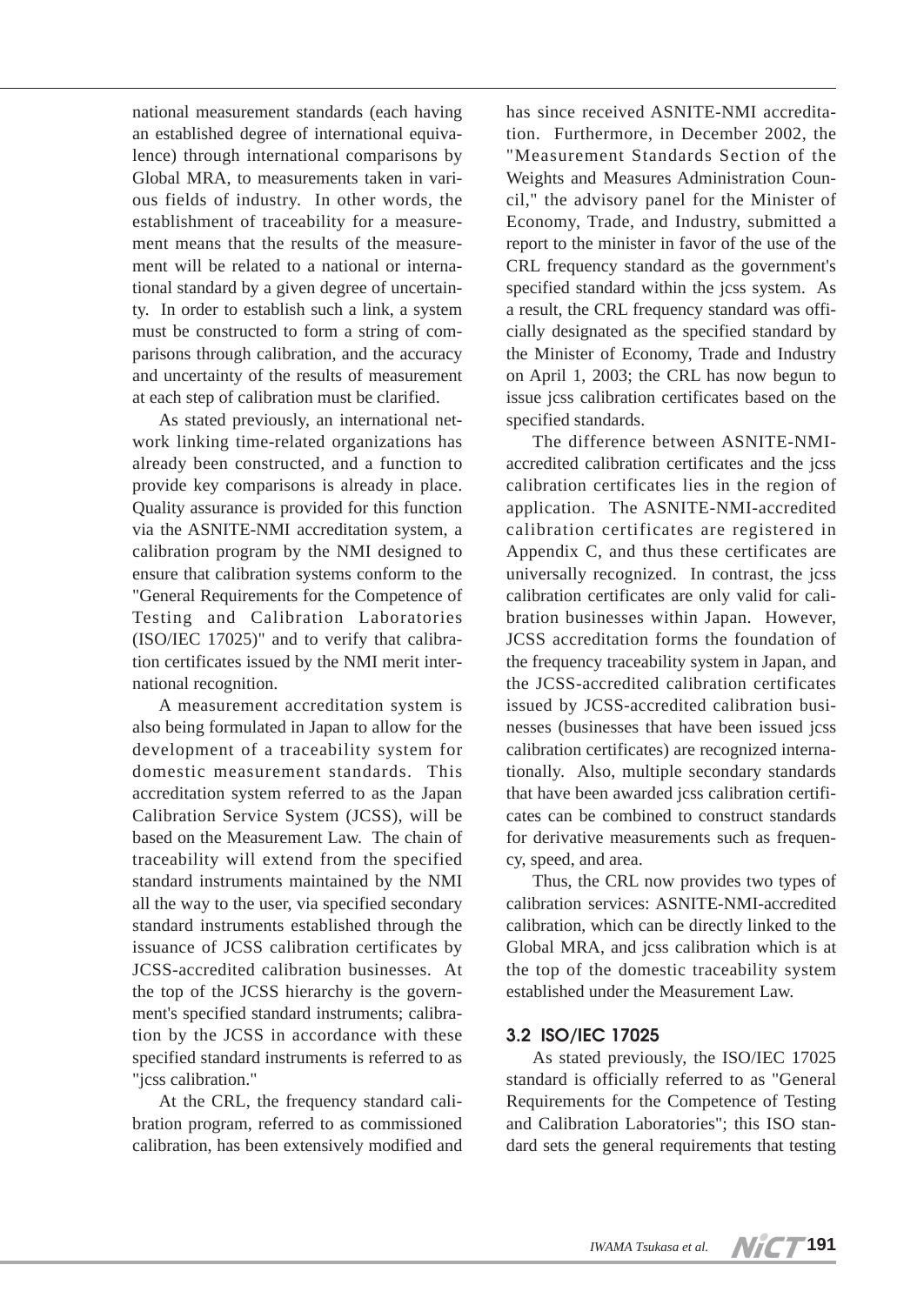laboratories and calibration institutes must satisfy in order to be accredited as qualified to conduct specific types of testing or calibration.

A major difference between the ISO/IEC 17025 and the ISO/IEC 9000 or the ISO/IEC 14000 series lies in the fact that the ISO/IEC 9000 series is a certification system for "the examination of whether a quality management system conforms to the regulatory requirements and for the registration of such a system," while the ISO/IEC 17025 is an accreditation system allowing "an authoritative organization to examine the technical requirements regarding the competence in testing and calibration activities" for a given quality management system. Therefore, even when an institution has received ISO 9000 certification, its technical abilities have not been subject to examination; therefore, it cannot be regarded as equivalent to an ISO/IEC 17025-accredited institution. In contrast, if an institution receives ISO/IEC 17025 accreditation, then it can simultaneously acquire ISO/IEC 9002:1994 certification.

In 2000, when CRL began development of a calibration system designed to conform to the ISO/IEC 17025 standard, no accreditation institution existed in Japan that could assess compliance with the standard in terms of time and frequency. Therefore, two peer reviewers were invited from abroad to conduct the technical examination, and the National Institute of Technology and Evaluation of the Ministry of Economy, Trade and Industry (NITE; presently an Incorporated Administrative Agency) was asked to assess the quality assurance system. In March 2001, in a somewhat anomalous process, the system was issued a certificate of ISO/IEC 17025 compliance. As a point of note, the peer reviewers had been invited from abroad because, at that time, the requirements for registering with the CMC included peer review by reviewers from two different RMOs.

Since then, with the transformation of NITE into an Incorporated Administrative Agency, a new system (ASNITE-NMI) for accreditation of NMI compliance with the ISO/IEC 17025 standard was prepared and officially approved on Jan. 31, 2003.

With this development, calibration certificates issued by CRL in accordance with calibration methods approved by ASNITE-NMI have come to be internationally recognized as ISO/IEC 17025-compliant. With this accreditation, the CRL plans to register its CMC in Appendix C of the key comparisons database.

# **4 Conclusion**

This paper, entitled Global Mutual Recognition Arrangement and Traceability, reported on the history of Global MRA from the perspective of calibration activities in recent years, discussed the traceability of measurement standards and the ISO/IEC 17025 standard certifying such traceability, and described some of the CRL's efforts to comply with these standards.

Responding to these trends, the CRL has prepared two types of calibration services: ASNITE-NMI-accredited calibration, which can be directly linked to the Global MRA, and jcss calibration, which is at the top of the domestic traceability system established under the Measurement Law. For these services, a calibration system conforming to the ISO/IEC 17025 standard was constructed to ensure the reliability of measurement results based on known uncertainties indicated on calibration certificates.

In the future, CRL plans to respond to evolving needs in the field by registering CRL's calibration and measurement capabilities (CMC) in Appendix C of the key comparisons database and by issuing jcss calibration certificates.